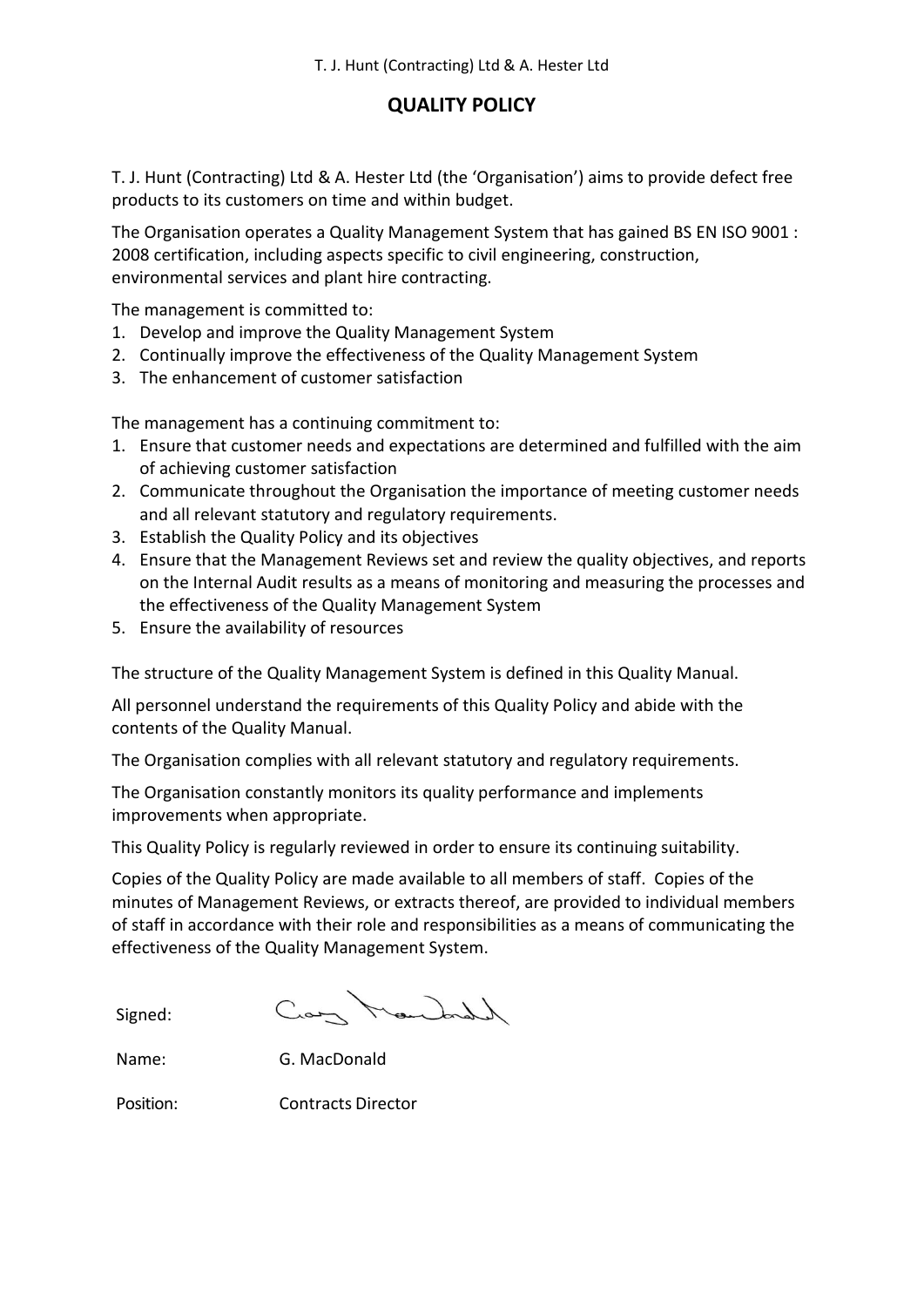## **ENVIRONMENTAL POLICY STATEMENT**

T.J. Hunt Contracting Ltd and A. Hester Ltd (the 'Organisation') recognises the importance of environmental protection and is committed to operating its business responsibly and in compliance with all legal requirements relating to civil engineering, construction, environmental services and plant hire contracting. It is the Organisation's declared policy to operate with and to maintain good relations with all regulatory bodies.

It is the Organisation's objective to carry out all measures reasonably practicable to meet, exceed or develop all necessary or desirable requirements and to continually improve environmental performance through the implementation of the following:

- a) Assess and regularly re-assess the environmental effects of the Organisation's activities
- b) Training of employees in environmental issues
- c) Minimise the production of waste
- d) Minimise material wastage
- e) Minimise energy wastage
- f) Promote the use of recyclable and renewable materials
- g) Reduce and/or limit the production of pollutants to water, land and air
- h) Control noise emissions from operations
- i) Minimise the risk to the general public and employees from operations and activities undertaken by the Organisation

This Policy is communicated to all employees, suppliers and sub-contractors and is made available to the public.

Signed:

Cany Mandall

Name: G. MacDonald

Position: Contracts Director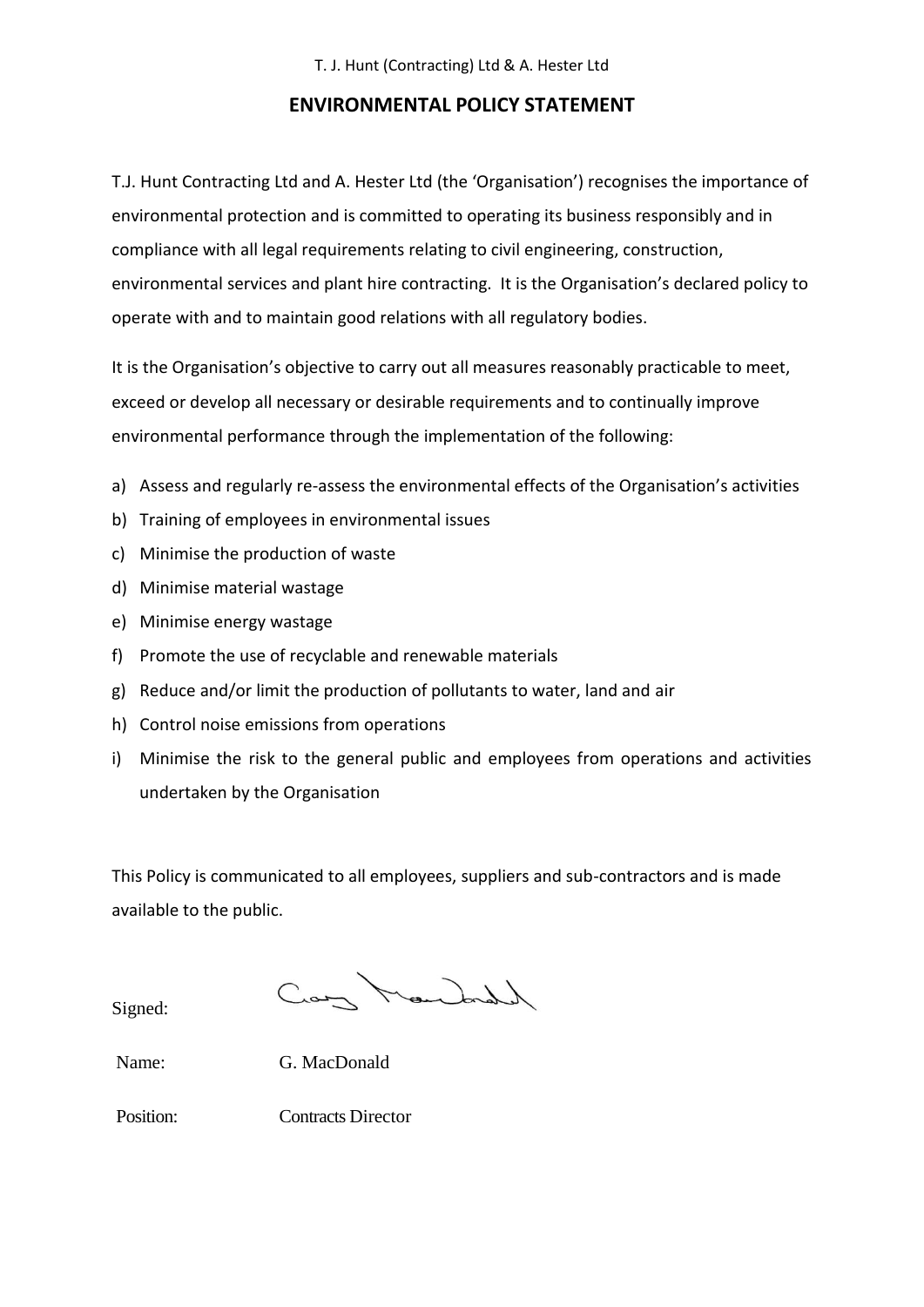## **EQUAL OPPORTUNITY POLICY**

- 1. T.J.Hunt (Contracting) Limited & A. Hester Ltd are equal opportunity employers.
- 2. The Management of the Company will ensure that no existing employee or job applicant will be treated differently than any other for the following reasons;

| Race                       | Sex                |
|----------------------------|--------------------|
| Colour                     | Sexual orientation |
| <b>Nationality</b>         | <b>Disability</b>  |
| Ethnic or national origins | Religion           |
| <b>Marital status</b>      | Age                |

- 3. The Management will ensure the following;
	- Advertising and recruitment will not take place which excludes or favours any applicant on the above grounds.
	- Promotion and training opportunities will be made available to all employees undertaking similar roles.
	- Selection criteria for promotion or appointment will be strictly applied to the specific job criteria.
	- Terms of employment and benefits will be equally afforded to all employees in similar job circumstances.
	- Grievances will be dealt with in accordance with the Company Grievance Procedure and complainants will not be treated less favourably than others in cases of discrimination, victimisation and harassment in particular.
	- Dismissal and redundancy will be in accordance with Company Procedures and not for any other reason relating to the points in section 2.
- 4. All employees are responsible for ensuring the provision of equal opportunities to fellow employees and job applicants and in particular they do not;
	- discriminate against fellow employees or job applicants on the grounds as referred to in section 1,
	- attempt to induce other employees to practice unlawful discrimination,
	- victimise individuals who have made allegations or complaint of discrimination or provided information about such discrimination
- 5. Management and supervisors are to set examples of non-discriminatory behaviour at all levels.
- 6. This policy will be brought to the attention of all employees.

Signed:

Cray Mandal

Name: G. MacDonald

Position: Contracts Director